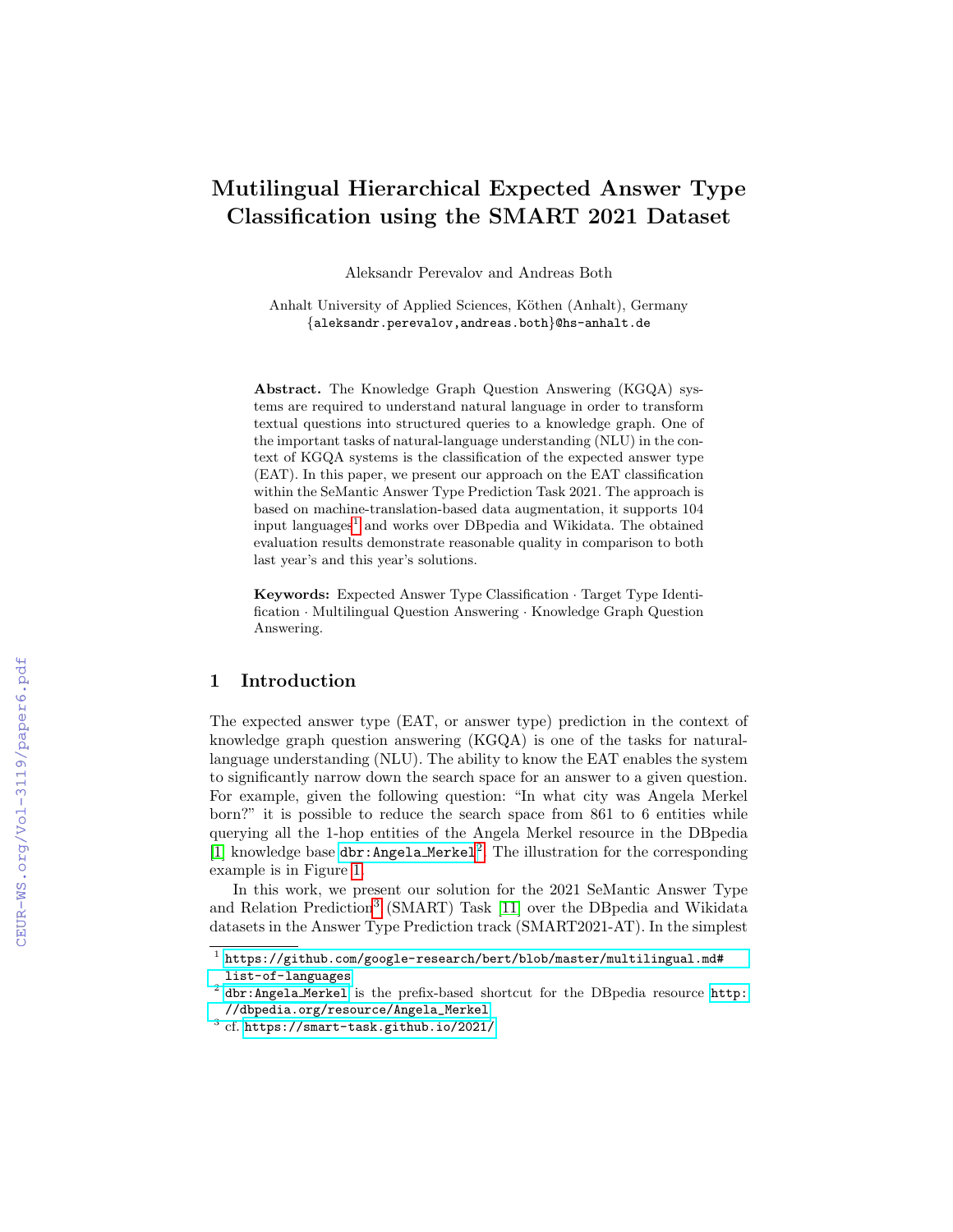2 A. Perevalov, A. Both

```
# without EAT prediction
SELECT (COUNT(DISTINCT ?obj) as ?count)
WHERE {
  dbr:Angela_Merkel ?p ?obj .
}
# ?count = 861
                                                 # with EAT prediction
                                                 SELECT (COUNT(DISTINCT ?obj) as ?count)
                                                 WHERE {
                                                   dbr:Angela_Merkel ?p ?obj .
                                                   ?obj rdf:type ?type .
                                                   FILTER(?type = dbo:City)
                                                 }
                                                 # ?count = 6
```
Fig. 1. Motivation for the EAT classification in KGQA. The example question: "In what city was Angela Merkel born?"

case, the EAT classification task can be treated as a multi-class text classification task. In the context of the SMART task, the data structure is more sophisticated. There are two class levels: answer category (resource, literal, boolean) and answer type. Hence, the class taxonomy is not flat and requires approaches for hierarchical classification.

The official description of the data states<sup>[4](#page-1-0)</sup>: If the category is "resource", an-swer types are ontology classes from either the DB pedia ontology<sup>[5](#page-1-1)</sup> or the Wiki-data ontology<sup>[6](#page-1-2)</sup>. If the category is "literal", answer types are either "number", "date", or "string". For the category "boolean", no additional specialization is defined. The number of unique "resource" classes is high. Moreover, they are represented in the form of a list.

While following our long-term research agenda of increasing the accessibility of KGQA systems and their components through multilingualization, the presented solution is mainly based on the multilingual language models and datasets (as in our last year iteration [\[13\]](#page-9-0)). We used open-source machine translation models [\[17\]](#page-9-1) to translate the provided data into 10 languages (German, Spanish, Mandarin Chinese, Italian, Romanian, Vietnamese, Russian, French, Czech, Japanese). Thereafter, a multilingual BERT-based [\[7\]](#page-8-0) classifier was finetuned on the original and translated data. We used a multi-level classification pipeline to make the final predictions. In the conclusion of the paper, we discuss the final results as well as our findings during the working process.

This work is structured as follows, in Section [2](#page-1-3) we review the related research, Section [3](#page-2-0) describes the exploratory data analysis of the provided datasets, we describe our approach in Section [4](#page-5-0) and present the evaluation results in Section [5.](#page-7-0) Section [6](#page-7-1) concludes the paper.

# <span id="page-1-3"></span>2 Related Work

The entity- and type-centric models were introduced in [\[2\]](#page-8-1) to identify the answer type of a question. These models are used to rank the queries given the entity- or type-related content [\[9\]](#page-9-2). The idea of incorporating an additional context to improve answer type predictions was proposed in work [\[18\]](#page-9-3). One of the

<span id="page-1-0"></span><sup>4</sup> <https://smart-task.github.io/>

<span id="page-1-1"></span> $^5$ <http://mappings.dbpedia.org/server/ontology/classes/>

<span id="page-1-2"></span> $^6$  [https://www.wikidata.org/wiki/Wikidata:WikiProject\\_Ontology](https://www.wikidata.org/wiki/Wikidata:WikiProject_Ontology)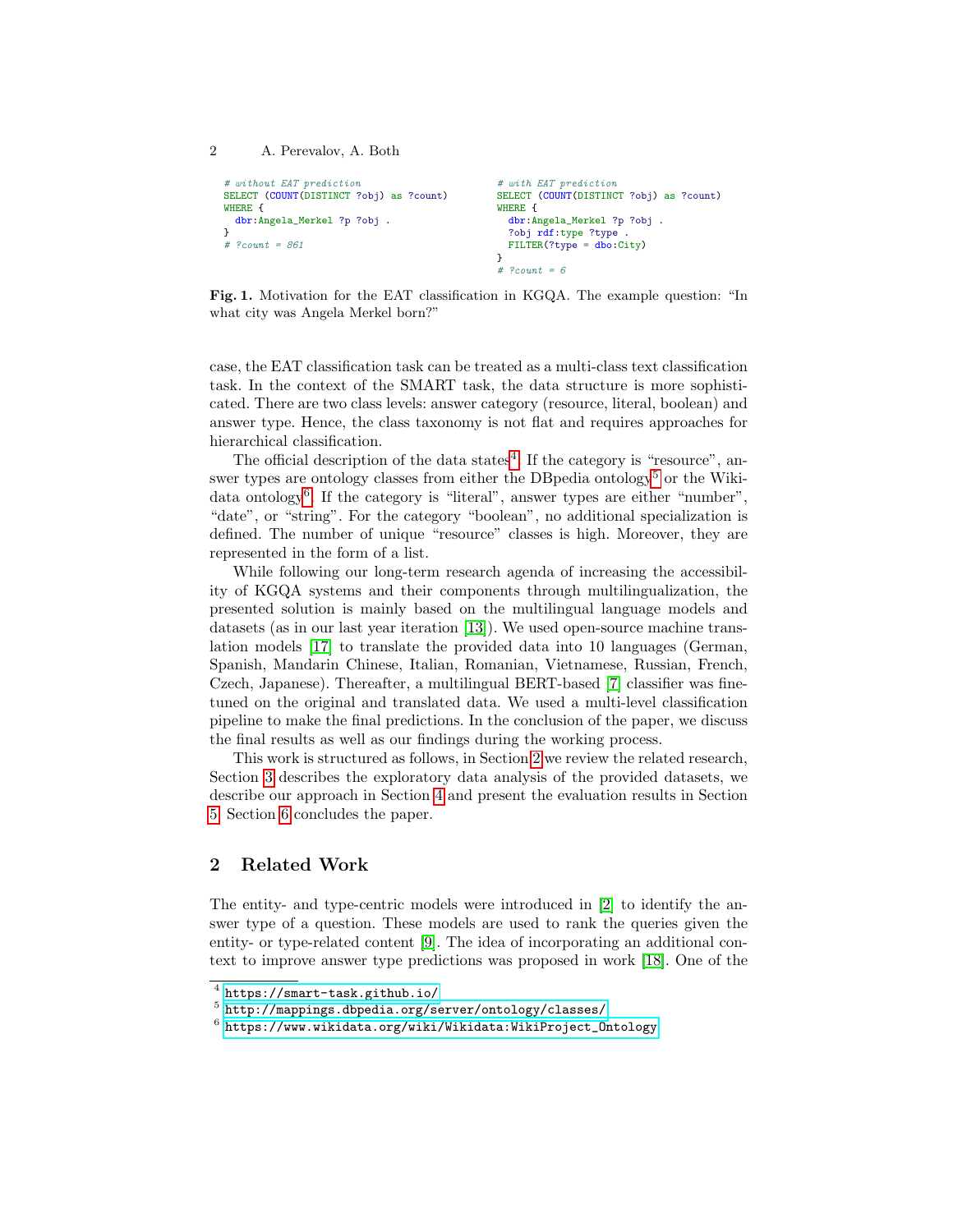ISWC 2020's Semantic Web challenges was addressing the answer type classification (SeMantic AnsweR Type prediction task, SMART) [\[10\]](#page-9-4). It has shown that transformer-based models demonstrate the highest results in this task [\[16,](#page-9-5)[12\]](#page-9-6). The approach based on using external data (e.g., KGQA datasets) was introduced in [\[14\]](#page-9-7). Recently, the authors of [\[6\]](#page-8-2) proposed a system for EAT prediction in a "distantly supervised fashion" (i.e., no manual data annotation is required).

## <span id="page-2-0"></span>3 Exploratory Data Analysis

There are two class levels in the datasets: answer type category (resource, literal, boolean) and answer type. As the class taxonomy is not flat it requires us to use approaches for hierarchical classification. The official description of the data states[7](#page-2-1) : If the category is "resource", answer types are ontology classes from either the DB pedia ontology<sup>[8](#page-2-2)</sup> or the Wikidata ontology<sup>[9](#page-2-3)</sup>. If the category is "literal", answer types are either "number", "date", or "string". For the category "boolean" no additional specialization is defined. Such data has to be analyzed on different levels for class distribution, noise, missing values, etc. In this section, we demonstrate the analysis of both DBpedia and Wikidata answer type classification datasets.

#### 3.1 DBpedia Dataset

The DBpedia dataset contains Train (40,621 examples) and Test (10,093 examples) subsets. After removing the null values from the Train subset, the number of examples decreased to 37,061 (-3,560 examples). The example of the DBpedia dataset for the answer type prediction is shown in Figure [2.](#page-3-0) Here, if the category is resource, the answer type field is represented as an ordered list of DBpedia ontology types, where the first type is the most specific and the last is the most general one (see the very first question in the Figure). While manually analyzing this year's SMART dataset we were capable to find several noisy examples (see Figure [3\)](#page-3-1). In this example, the type field contains duplicated DBpedia ontology types.

We also analyzed the distributions of values for category, literal, type fields. The results are demonstrated in Figure [4.](#page-3-2) There is a huge imbalance towards the resource value while the literal values are more or less balanced. The distribution of the resource field values is demonstrated in Figure [5.](#page-4-0) Surprisingly, the most frequent values of the answer type field contain noise. For example, the second most frequent value has incorrect order of DBpedia types. The third most frequent value has DBpedia types of different hierarchies ([dbo:Place](http://dbpedia.org/ontology/Place) and [dbo:Agent](http://dbpedia.org/ontology/Agent)).

<span id="page-2-1"></span><sup>7</sup> <https://smart-task.github.io/>

<span id="page-2-2"></span> $^8$ <http://mappings.dbpedia.org/server/ontology/classes/>

<span id="page-2-3"></span> $^9$  [https://www.wikidata.org/wiki/Wikidata:WikiProject\\_Ontology](https://www.wikidata.org/wiki/Wikidata:WikiProject_Ontology)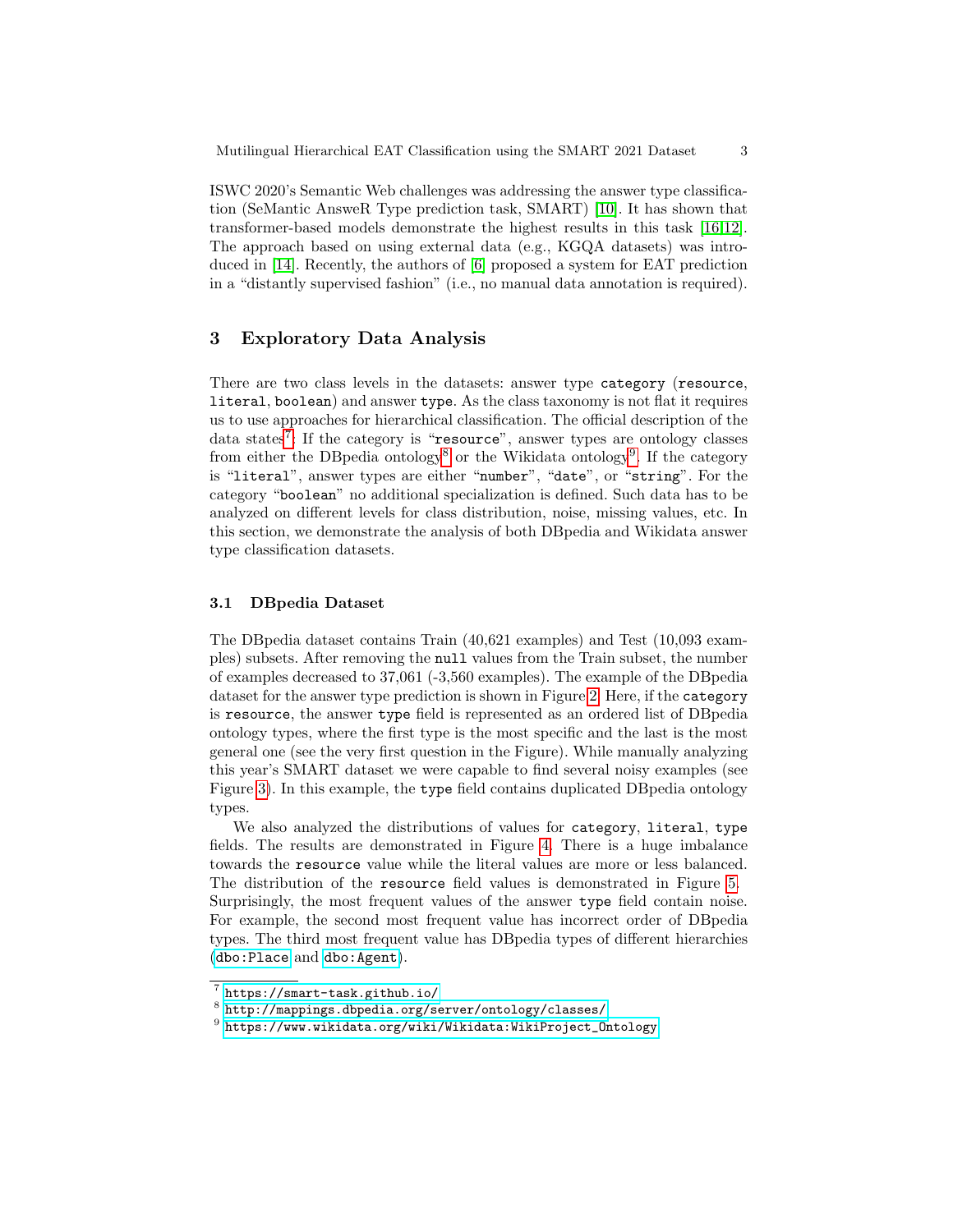```
\mathsf L{
          "id": "dbpedia_1",
          "question": "Who are the gymnasts coached by Amanda Reddin?",
          "category": "resource",
"type": ["dbo:Gymnast", "dbo:Athlete", "dbo:Person", "dbo:Agent"]
    },
    \mathbf{f}"id": "dbpedia_2",
          "question": "When did Margaret Mead marry Gregory Bateson?",
          "category": "literal",
"type": ["date"]
     },
{
          "id": "dbpedia_3",
          "question": "Is Azerbaijan a member of European Go Federation?",
"category": "boolean",
          "type": ["boolean"]
    }
\mathbf{I}
```
<span id="page-3-0"></span>Fig. 2. An example of DBpedia dataset

```
{
     "id":26178,
     "question":"What kind of music is the album farewell aldebaran",
     "category":"resource",
     "type":[
"dbo:Genre", "dbo:TopicalConcept", "dbo:MusicGenre",
"dbo:Genre", "dbo:TopicalConcept", "dbo:MusicGenre"
     ]
}
```
<span id="page-3-1"></span>Fig. 3. A noisy example in the DBpedia dataset



<span id="page-3-2"></span>Fig. 4. Data distribution for the category and literal literal values for DBpedia training subset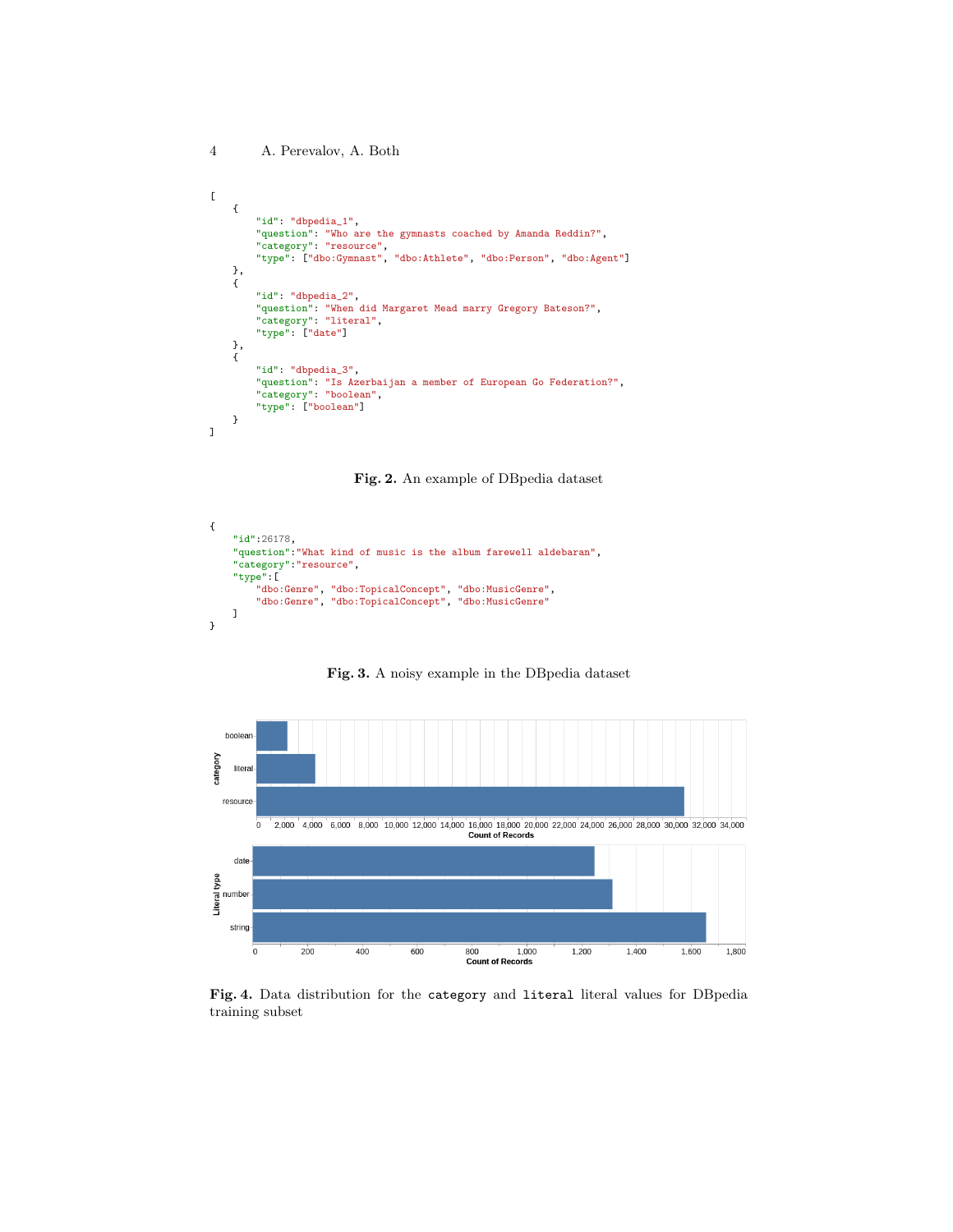

<span id="page-4-0"></span>

```
[
    {
        "id": "1",
        "question": "Who is the child of Ranavalona I's husband?",
        "category": "resource",
        "type": ["person", "omnivore", "natural person"]
    }
\mathbf{I}
```
<span id="page-4-1"></span>Fig. 6. An example of Wikidata dataset. Only "resource" category is demonstrated as the other ones are the same as in DBpedia dataset in Figure [2.](#page-3-0)

#### 3.2 Wikidata Dataset

The Wikidata dataset contains Train (43,604 examples) and Test (10,864 examples) subsets. We also cleaned the training data by removing the null values. Consequently, the number of examples decreased to 43,554 (-50 examples). In this aspect, the Wikidata data has significantly fewer null values rather than the DBpedia data. An example of the Wikidata dataset for the answer type prediction is shown in Figure [6.](#page-4-1)

Here, if the category is resource, the answer type field is represented as a list of Wikidata classes that are retrieved according to the following SPARQL query:

```
PREFIX wd: <http://www.wikidata.org/entity/>
PREFIX wdt: <http://www.wikidata.org/prop/direct/>
SELECT ?subClasses WHERE {
    wd:Q123456789 wdt:P31 ?x . # subject to be replaced with actual answer entity
    ?x wdt:P279 ?subClasses .
}
```
While manually analyzing the training subset of Wikidata we were capable to find several noisy examples of different nature in comparison to DBpedia (see Figure [7\)](#page-5-1). In this example, the type field contains duplicated DBpedia ontology types.

We also analyzed the distributions of values for category, literal, type fields. The results are demonstrated in Figure [8.](#page-5-2) For Wikidata we observed the same data distribution patterns: there is a huge imbalance towards the resource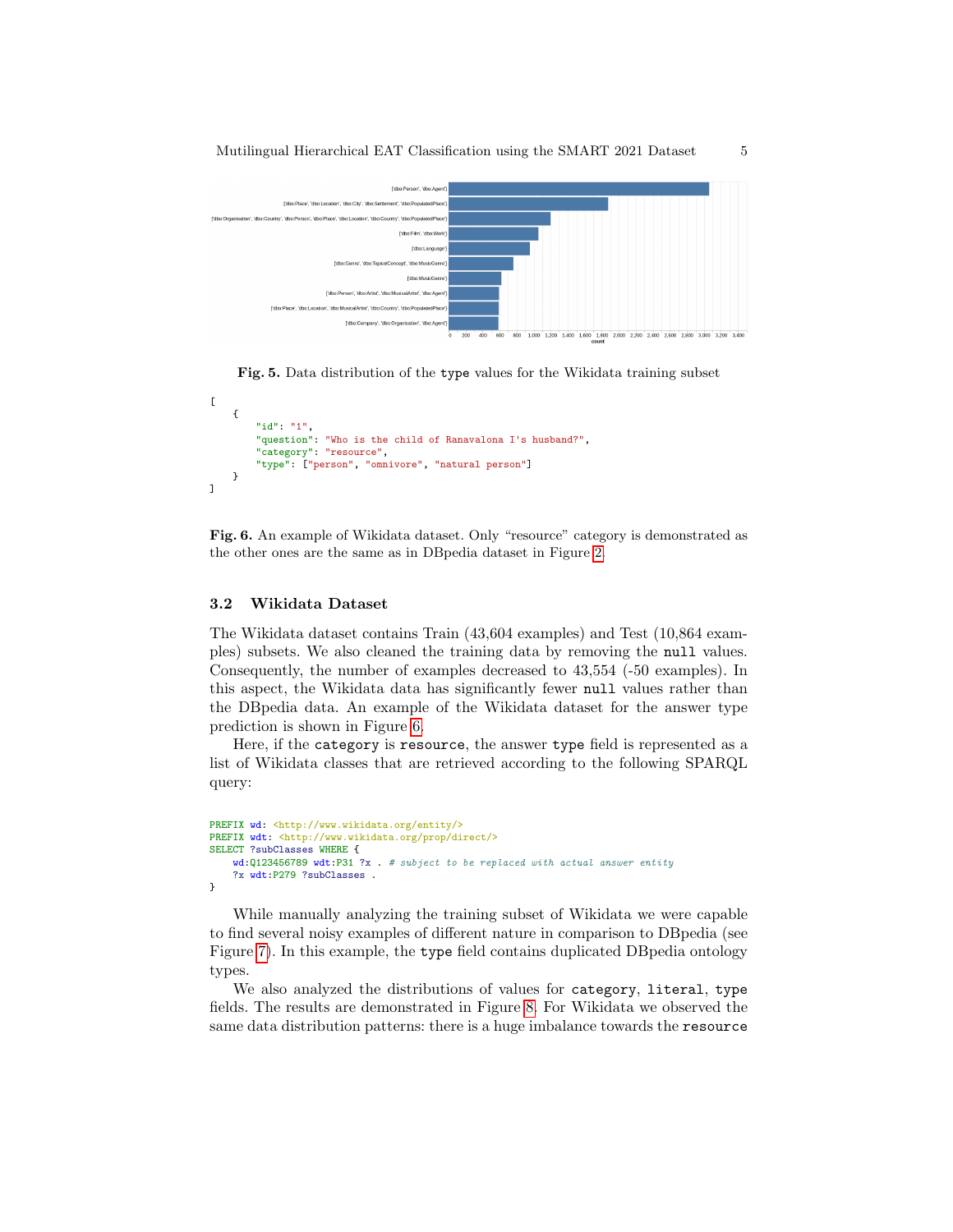```
6 A. Perevalov, A. Both
{
   "id":10395,
   "question":"what is the grammatcal mood of turkish",
    "category":"resource",
   "type":[
       "grammatical category", "Q26869183", "grammatical mood"
   ]
}
```
#### <span id="page-5-1"></span>Fig. 7. A noisy example in the Wikidata dataset



<span id="page-5-2"></span>Fig. 8. Data distribution for the category and literal literal values for Wikidata training subset

value while the literal values are more or less balanced. The distribution of the resource field values is demonstrated in Figure [9.](#page-6-0) Obviously, the answer type values are extremely imbalanced towards the ones related to the [person](http://www.wikidata.org/entity/person) class.

#### 3.3 Summary

We assume that the observed noise in the data was unintended and there was a risk of having the data quality in the test dataset. Hence, we decided not to use this year's SMART Task data. In our local training and evaluation process, the data from the previous year was used [\[10\]](#page-9-4). The corresponding data analysis for the previous year's data is available in our paper [\[13\]](#page-9-0).

## <span id="page-5-0"></span>4 Approach

While following our long-term research agenda on enhancing multilingual accessibility of KGQA systems [\[15\]](#page-9-8), we base our approach on multilingual data augmentation. We used only the data from SMART 2020 (the previous year's challenge). For both DBpedia and Wikidata, all the textual questions in the corresponding datasets were machine-translated from English into German, Spanish,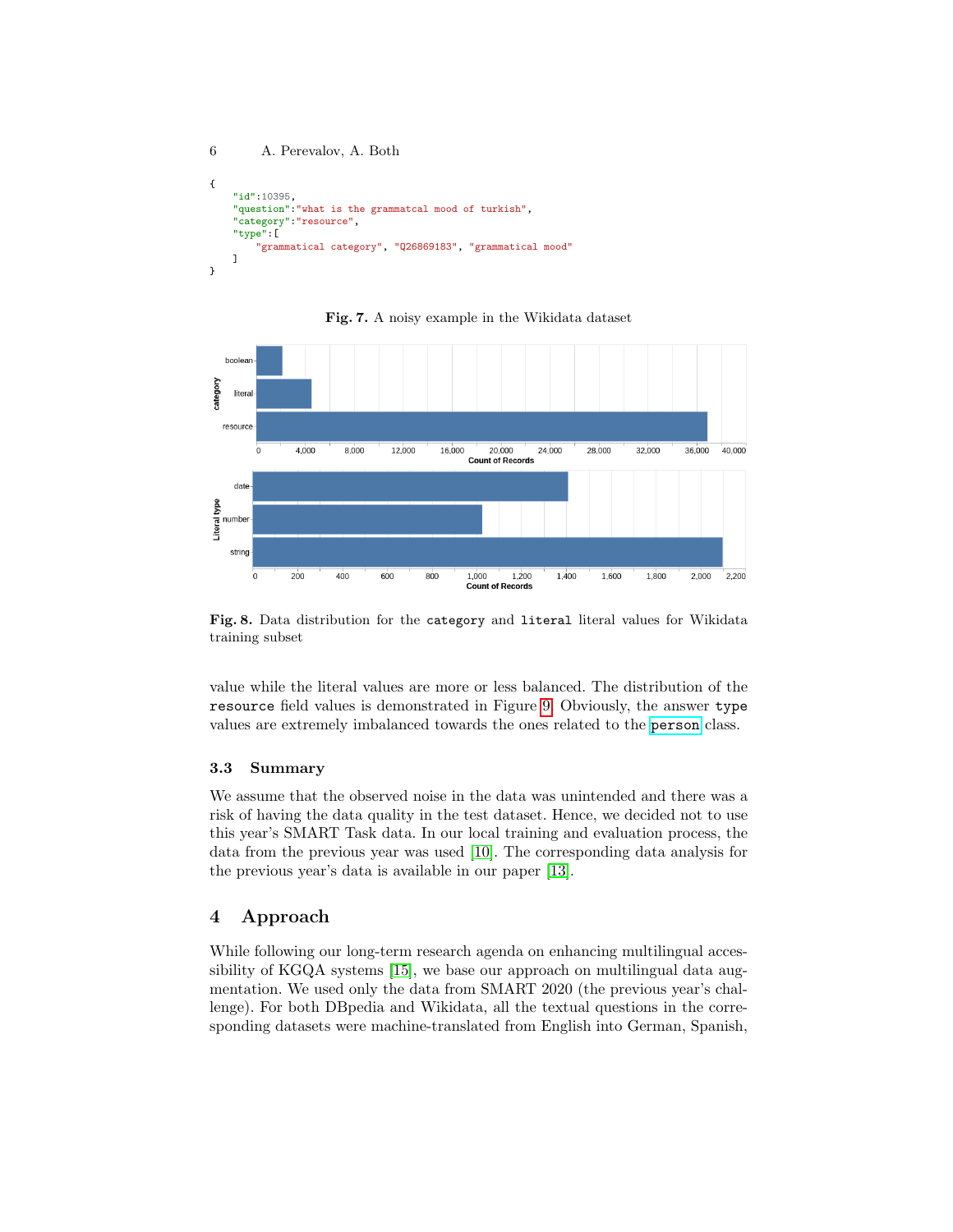

<span id="page-6-0"></span>Fig. 9. Data distribution for the answer type values for the Wikidata training subset



<span id="page-6-1"></span>Fig. 10. Architecture of the classification pipeline

Chinese, Italian, Romanian, Vietnamese, Russian, French, Czech, and Japanese using Helsinki NLP tool [\[17\]](#page-9-1). For the DBpedia dataset, we fetched additional data from LC-QuAD 1.0 [\[19\]](#page-9-9) dataset. The same was done w.r.t. the Wikidata dataset and LC-QuAD 2.0 [\[8\]](#page-8-3).

We used a multi-level hierarchical classification pipeline for both DBpedia and Wikidata. The pipeline consists of the following models: (1) category classifier,  $(2)$  literal classifier – are common models for both knowledge graphs, and (3) resource classifier – trained separately for DBpedia and Wikidata. The architecture of the classification pipeline is shown in Figure [10.](#page-6-1) The resource classifier for DBpedia was trained in the multi-class classification setting to predict the most specific type of the hierarchy. When the prediction is executed, the rest of the hierarchy is fetched from DBpedia via the following SPARQL query based on the predicted type:

```
PREFIX owl: <http://www.w3.org/2002/07/owl#>
PREFIX rdfs: <http://www.w3.org/2000/01/rdf-schema#>
PREFIX dbo: <http://dbpedia.org/ontology/>
SELECT DISTINCT ?parentClass WHERE {
  <sub>predictedType</sub> > rds:subClassOf* ?parentClass</sub>
 FILTER(?parentClass != <predictedType> && CONTAINS(STR(?parentClass), "dbpedia"))
}}
```
The resource classifier for Wikidata was trained in the multi-label classification setting. It works without any additional steps in the prediction phase.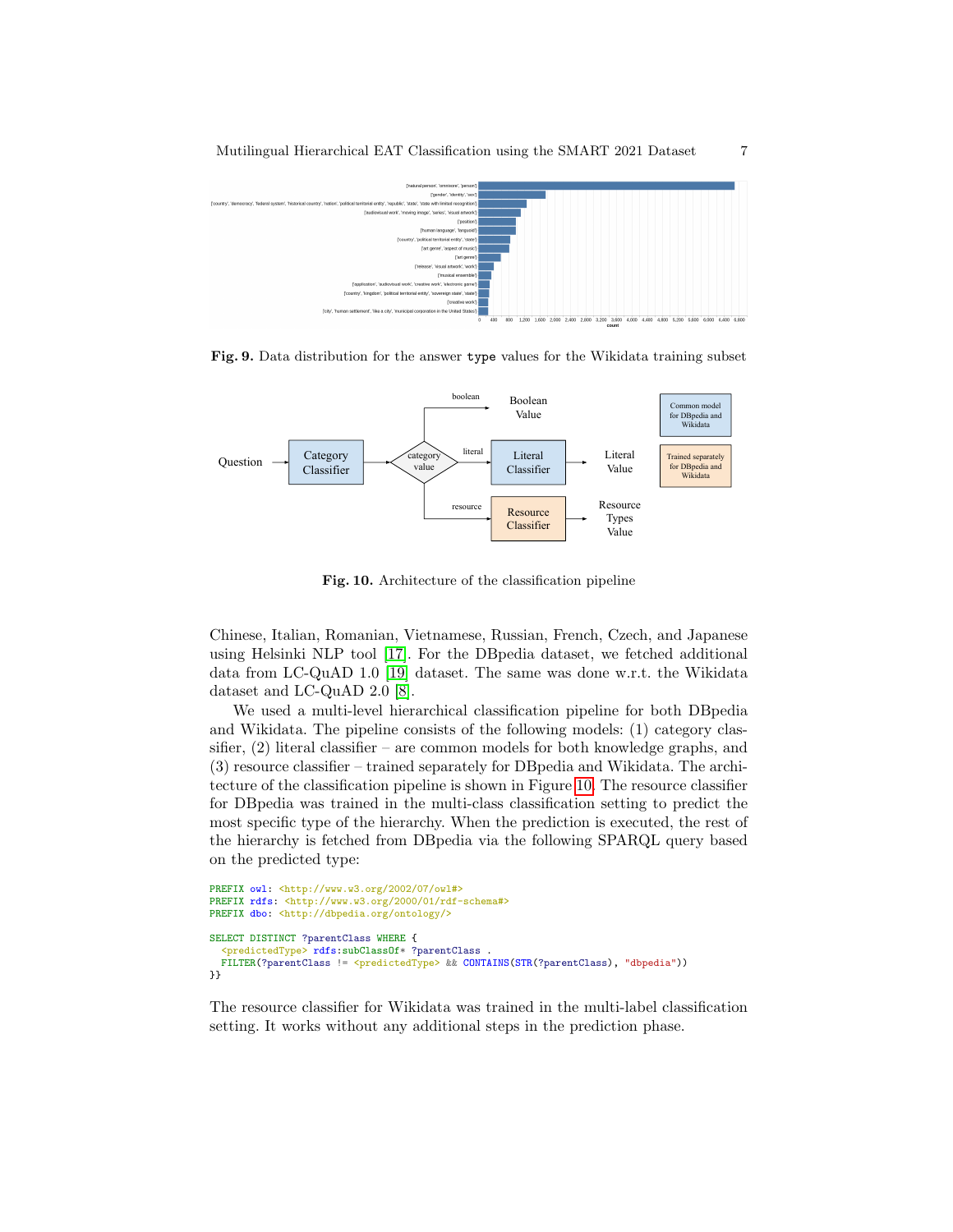| DBpedia  |          |       | $ {\rm Accuracy} {\rm NDCG@5} {\rm NDCG@10} $ |
|----------|----------|-------|-----------------------------------------------|
|          | 0.991    | 0.643 | 0.577                                         |
| Wikidata | Accuracy | MR.R. |                                               |
|          | 0.980    | 0.430 |                                               |

<span id="page-7-3"></span>Table 1. Final results obtained on the private test set by organizers

## <span id="page-7-0"></span>5 Evaluation Results

For the classification model, BERT multilingual model [\[7\]](#page-8-0) was used. We utilized "transformers"[10](#page-7-2) Python library for implementing the classification pipeline. For the multi-class classifiers (category, literal, resource for DBpedia), one fullyconnected layer of size n was added to the BERT model, where  $n - i$  is the number of classes. The input for this layer was the last hidden state of the BERT model (i.e., [CLS] token). We used categorical cross-entropy [\[5\]](#page-8-4) as a loss function for the multi-class models. The multi-label classifier – resource for Wikidata – was also provided with a fully connected layer of the same size, however, binary cross-entropy loss [\[5\]](#page-8-4) was used as each of the output neurons represents the probability of predicted label. The training of the models was done using early stopping criteria targeted at minimizing the loss with the patience of one epoch.

The prediction results were evaluated with the following metrics. For both DBpedia and Wikidata, the quality of the category predictions was measured using *accuracy*. The quality of the answer type predictions was measured using Mean Reciprocal Rank (MRR) for Wikidata and lenient Normalized Discounted Cumulative Gain @k with a Linear decay (NDCG@k) for DB pedia, where  $k \in$ 5, 10 [\[3\]](#page-8-5).

The evaluation was done by organizers on the private dataset using an internal process. The final results are shown in Table [1.](#page-7-3) The obtained results are demonstrating reasonable quality in comparison to the other participants as well as to the results of the last year. The Accuracy score of the solution demonstrates one of the best results on both DBpedia and Wikidata, while metrics related to the ranking of the answer type hierarchies (NDCG@k, MRR) achieved relatively poor results. The source code of our solution is available online<sup>[11](#page-7-4)</sup>. In addition, we also have deployed a demo-interface for EAT classification over DBpedia  $\text{online}^{12}$  $\text{online}^{12}$  $\text{online}^{12}$ .

## <span id="page-7-1"></span>6 Discussion and Conclusion

We would like to raise the following questions concerning the evaluation process. First, as we observed a significant imbalance in the data w.r.t. the category values (see Section [3\)](#page-2-0), we think that the usage of accuracy score to measure

<span id="page-7-2"></span> $^{10}$ <https://huggingface.co/bert-base-multilingual-cased>

<span id="page-7-4"></span><sup>11</sup> <https://github.com/Perevalov/smart-2021>

<span id="page-7-5"></span><sup>12</sup> <https://webengineering.ins.hs-anhalt.de:41009/eat-classification>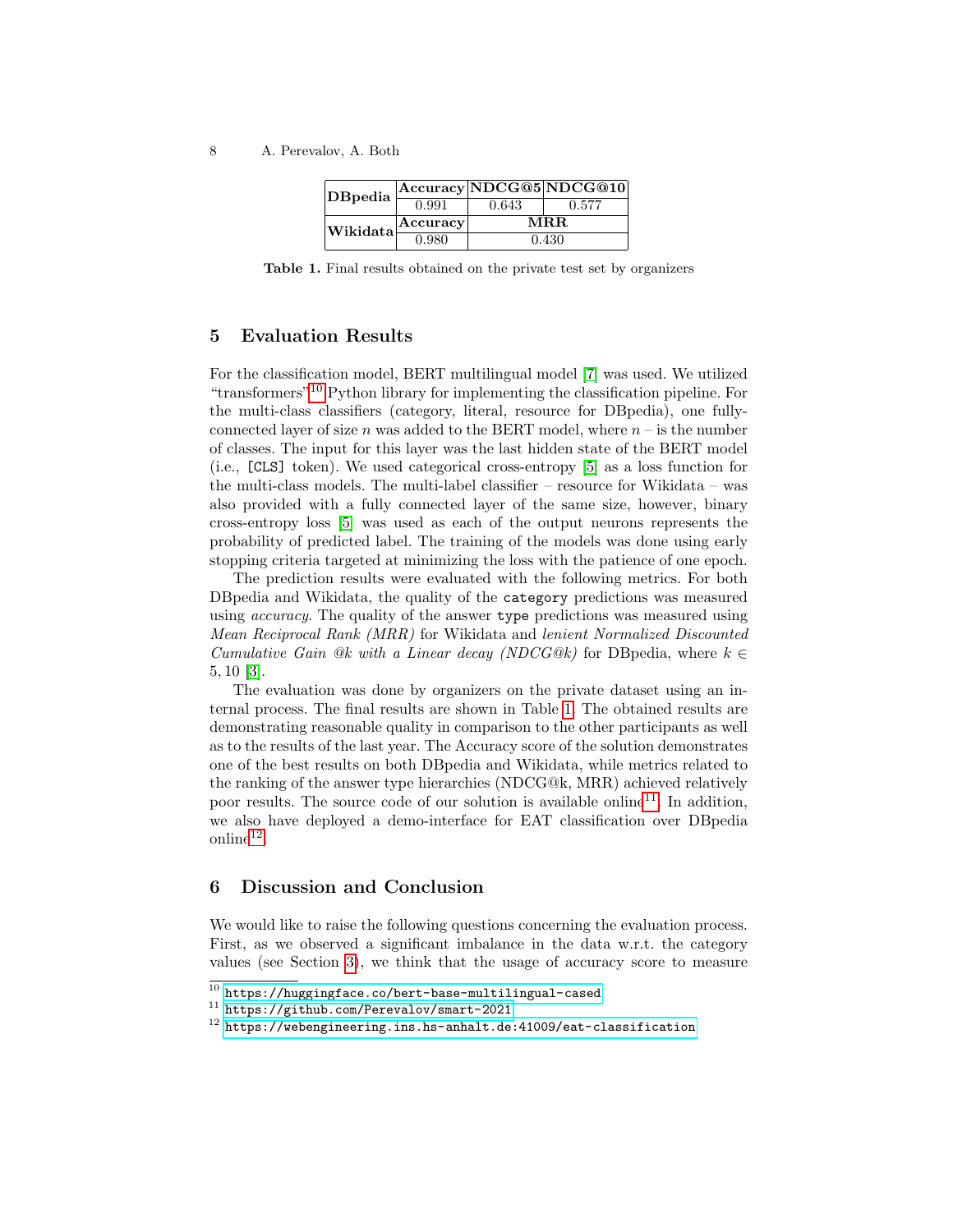the results is not the best option since that it is not robust to the imbalanced data. Instead, we propose to use precision and recall scores computed in the classification setting. Secondly, as the answer types of the resource category questions in Wikidata are not ordered and do not form a hierarchy, we think that the usage of mean reciprocal rank is not acceptable as this metric is used to evaluate ordered result sets. Hence, the measure for unordered lists is naturally applicable to this task, such as precision and recall calculated in an informationretrieval setting.

In this paper, we demonstrated our approach for hierarchical EAT prediction based on a multi-level classification pipeline. As we used multilingual data and models for training, the classification pipeline supports input in 104 languages. The evaluation process demonstrated reasonable results w.r.t. the quality metrics. For future work, we are targeting on improving the quality of the resource answer types classification, and we are planning to create a study on the impact of EAT classification on QA quality for multiple QA systems using a componentoriented QA framework (e.g., [\[4\]](#page-8-6)).

## References

- 1. Auer, S., Bizer, C., Kobilarov, G., Lehmann, J., Cyganiak, R., Ives, Z.: DBpedia: A nucleus for a web of open data. In: Aberer, K., Choi, K.S., Noy, N., Allemang, D., Lee, K.I., Nixon, L., Golbeck, J., Mika, P., Maynard, D., Mizoguchi, R., Schreiber, G., Cudré-Mauroux, P. (eds.) The Semantic Web. pp. 722–735. Springer Berlin Heidelberg, Berlin, Heidelberg (2007)
- <span id="page-8-1"></span>2. Balog, K., Neumayer, R.: Hierarchical target type identification for entity-oriented queries. In: Proceedings of the 21st ACM international conference on Information and knowledge management. pp. 2391–2394. CIKM '12, ACM, New York, NY, USA (2012).<https://doi.org/10.1145/2396761.2398648>
- <span id="page-8-5"></span>3. Balog, K., Neumayer, R.: Hierarchical target type identification for entity-oriented queries. pp. 2391–2394 (10 2012).<https://doi.org/10.1145/2396761.2398648>
- <span id="page-8-6"></span>4. Both, A., Diefenbach, D., Singh, K., Shekarpour, S., Cherix, D., Lange, C.: Qanary – a methodology for vocabulary-driven open question answering systems. In: Sack, H., Blomqvist, E., d'Aquin, M., Ghidini, C., Ponzetto, S.P., Lange, C. (eds.) The Semantic Web. Latest Advances and New Domains. pp. 625–641. Springer International Publishing, Cham (2016)
- <span id="page-8-4"></span>5. Cox, D.R.: The regression analysis of binary sequences. Journal of the Royal Statistical Society: Series B (Methodological) 20(2), 215–232 (1958)
- <span id="page-8-2"></span>6. Dash, S., Mihindukulasooriya, N., Gliozzo, A., Canim, M.: Type prediction systems. CoRR (2021), <https://arxiv.org/abs/2104.01207>
- <span id="page-8-0"></span>7. Devlin, J., Chang, M.W., Lee, K., Toutanova, K.N.: BERT: Pre-training of deep bidirectional transformers for language understanding. ArXiv e-prints (2018)
- <span id="page-8-3"></span>8. Dubey, M., Banerjee, D., Abdelkawi, A., Lehmann, J.: LC-QuAD 2.0: A large dataset for complex question answering over Wikidata and DBpedia. In: Ghidini, C., Hartig, O., Maleshkova, M., Svátek, V., Cruz, I., Hogan, A., Song, J., Lefrançois, M., Gandon, F. (eds.) The Semantic Web  $-$  ISWC 2019. pp. 69–78. Springer International Publishing, Cham (2019)